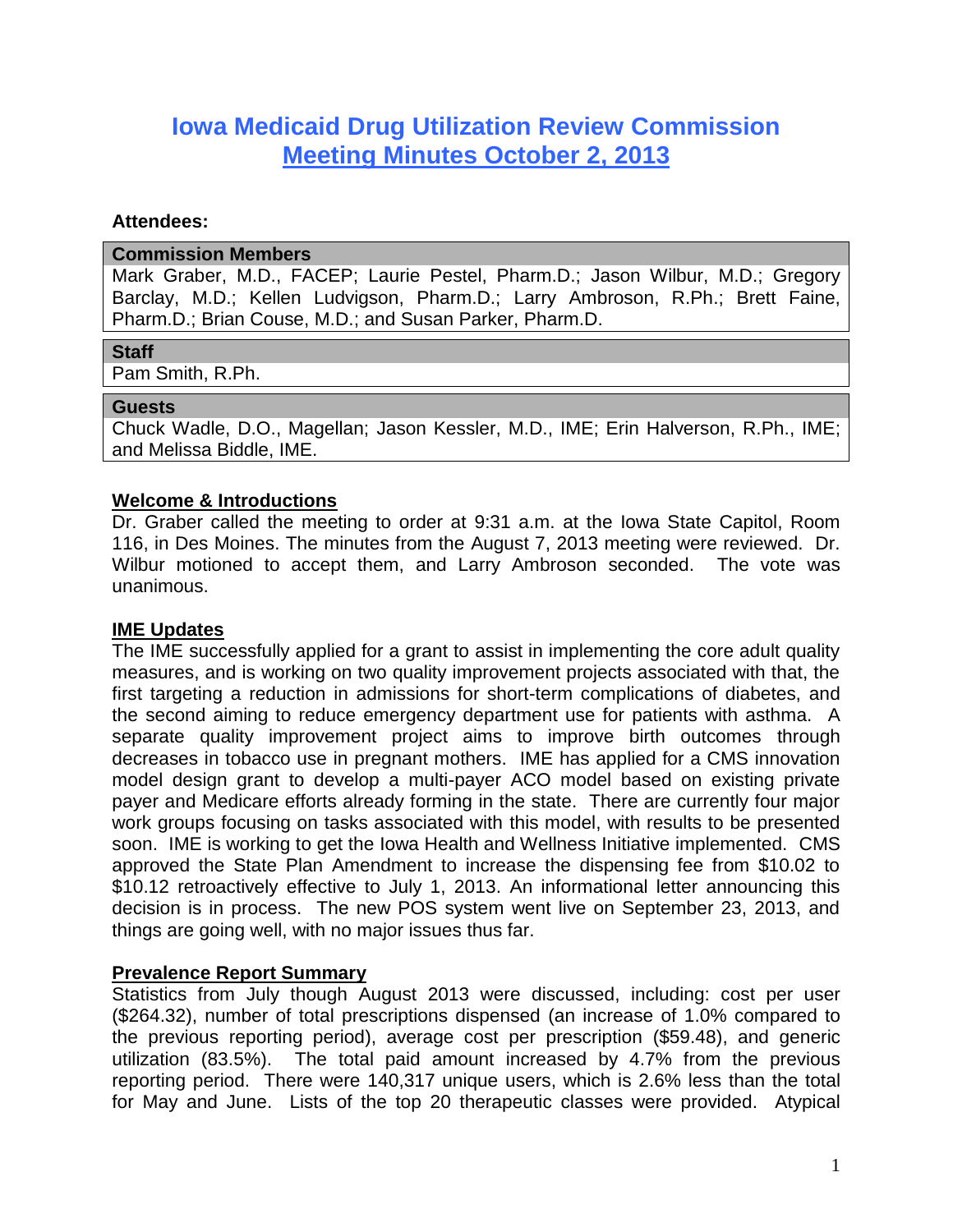Antipsychotics were the most expensive (though the percentage of the budget is decreasing due to release of multiple generics), and Stimulants-Amphetamines-Long-Acting came in second. SSRIs had the highest prescription count, and Anticonvulsants came in second. The top 100 drugs were also reviewed. The ten most expensive medications were: *Abilify, Vyvanse*, methylphenidate hcl er, *Focalin XR, Adderall XR, Cymbalta, Advate, Advair Diskus, Lantus,* and *Strattera*.

# **Case Studies**

Pam Smith presented 4 case studies. Recommendations by Commissioners from these four examples resulted in annualized total savings of \$17,059.91 pre-rebate (state and federal).

| <b>Name</b>             | <b>Representing</b> | <b>Drug/Topic</b>         |
|-------------------------|---------------------|---------------------------|
| Nancy Bell              | Pfizer              | <b>Eliguis</b>            |
| Luciano Kolodny         | <b>Merck</b>        | Januvia, DPP-4 Inhibitors |
| Lisa Willshaw           | MedImmune           | <b>Synagis</b>            |
| <b>Todd Houldsworth</b> | Johnson & Johnson   | Xarelto                   |

# **Public Comment**

# **Injectable Medications Reimbursed through Pharmacy POS**

With the expansion of home health care, more medications are being provided in the home. With the increase in home health care services, the Preferred Drug List (PDL) was expanded to allow for administration of injectable medications in the patient's home. A report detailing injectable drugs from the August 2013 paid claims report was reviewed. Pam Smith will run a report to identify how many injectable drugs are for Plan 300 members, and look into the possibility of auto-allowing these claims to pay since the pharmacies would deliver the medications to the nursing homes or care facilities for those members. When members pick up and transport their own medications, there have been issues with them getting lost along the way to being administered. Contacting providers to ask what medications they keep in stock and to educate them on correct billing of injectables is another possibility. A search will be done on medical claims to identify any providers billing for medications that were already paid through POS. Pam Smith will look into how other states are handling this issue.

# **Prior Authorization**

*Annual Review of PA Criteria:* The Commission members would like to discuss changes to the following categories: Antifungals, Antithrombotics, Incretin Mimetics (recommend to combine with DPP-4 Inhibitors), Proton Pump Inhibitors, ARBs, and Anti-Acne.

**Sodium Oxybate (Xyrem):** The Commission reviewed the prior authorization criteria as follows:

*Prior authorization is required for sodium oxybate (Xyrem® ). Payment will be considered for patients 16 years of age or older under the following conditions:*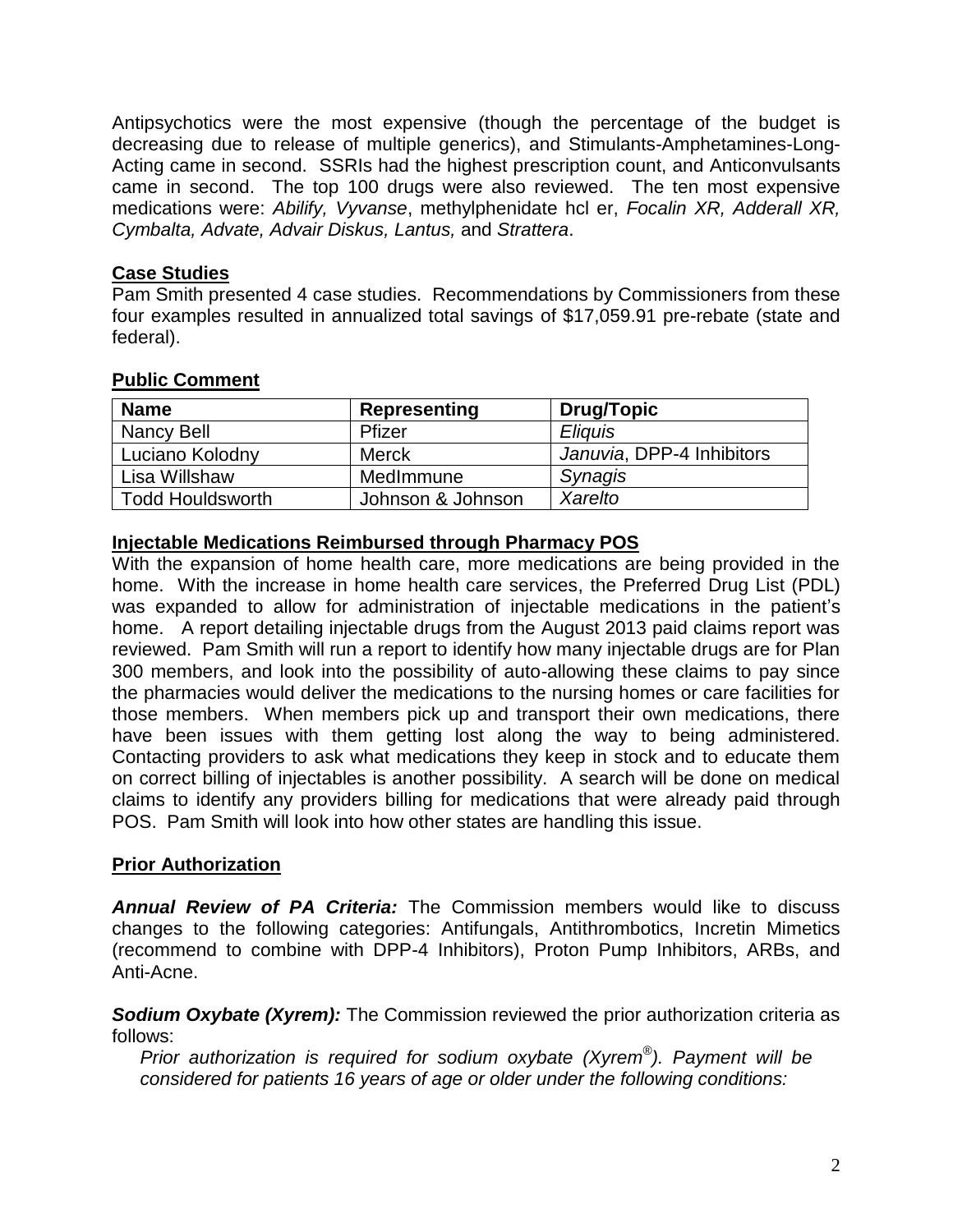- *1. A diagnosis of cataplexy associated with narcolepsy verified by a recent sleep study (including PSG, MSLT, and ESS) and previous trial and therapy failure*  with one of the following tricyclic antidepressants: clomipramine, imipramine, *or protriptyline.*
- *2. Patient is enrolled in the Xyrem® Success Program.*
- *3. A diagnosis of excessive daytime sleepiness associated with narcolepsy verified by a recent sleep study (including PSG, MSLT, and ESS) and previous trials and therapy failures at a therapeutic dose with a preferred amphetamine and non-amphetamine stimulant.*
- *4. Patient has been instructed to not drink alcohol when using Xyrem® .*
- *5. Requests for patients with a prior history of substance abuse, concurrent use a sedative hypnotic, or a semialdehyde dehydrogenase deficiency will not be considered.*

*The required trials may be overridden when documented evidence is provided that the use of these agents would be medically contraindicated.*

Pam Smith will change the wording for the fifth bullet point to include something about patient counseling, history of prior abuse, and the PMP, and bring the revised criteria back to the next meeting.

*Hepatitis C Protease Inhibitors:* The Commission reviewed the prior authorization criteria as follows:

*Prior authorization is required for all oral hepatitis C protease inhibitors. Payment will be considered under the following conditions:*

- *1. A diagnosis of hepatitis C genotype 1, and*
- *2. Patient is 18 years of age or older, and*
- *3. Administered in combination with peg-interferon alfa and ribavirin.*
- *4. HCV-RNA results are required at treatment week 4 for telaprevir (Incivek™). Additional prior authorization will be considered with documentation of response to treatment, measured by HCV-RNA levels. A maximum 12 weeks of therapy will be allowed for telaprevir (Incivek™).*

*HCV-RNA results are required at treatment week 8, 12, and 24 (including lead in period) for boceprevir (Victrelis™). Additional prior authorizations will be considered with documentation of response to treatment, measured by HCV-RNA levels. Prior authorizations will be approved for a maximum of 24, 32, or 44 weeks of therapy with boceprevir (Victrelis™) based on response.*

Brett Faine motioned to accept the criteria, and Larry Ambroson seconded. All members were in favor with none abstaining.

*Apixiban (Eliquis):* The Commission reviewed the prior authorization criteria as follows:

*Prior authorization is required for apixaban (Eliquis® ). Payment will be considered for patients under the following conditions:*

*1. Patient has a diagnosis of non-valvular atrial fibrillation; and*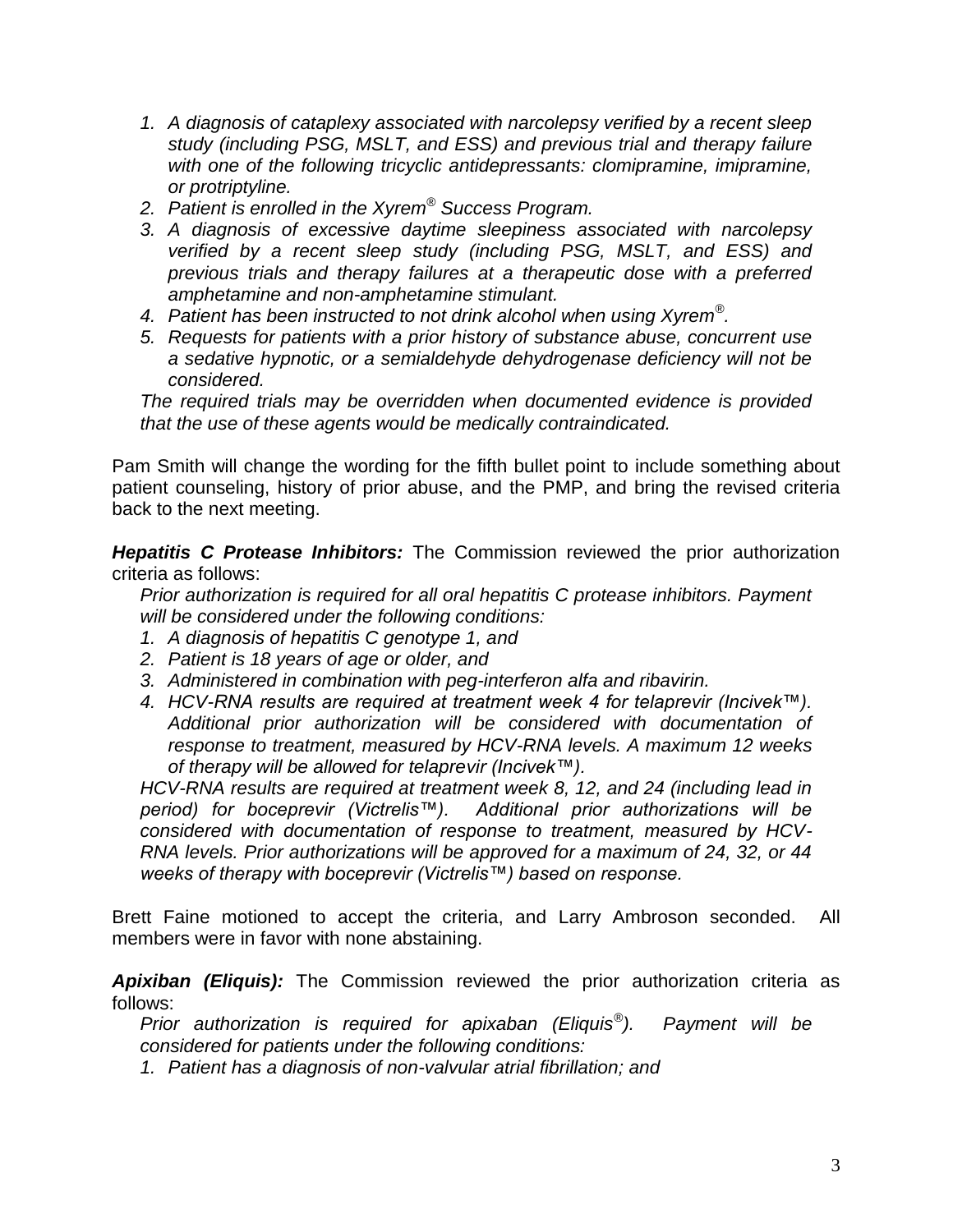- *2. Documentation of a previous trial and therapy failure with warfarin (TIA, stroke, or inability to maintain a therapeutic INR with a minimum 6 month trial); and*
- *3. Presence of at least one additional risk factor for stroke, with a CHADS<sup>2</sup> score ≥ 1; and*
- *4. Patient does not have a mechanical prosthetic heart valve; and*
- *5. Patient does not have active bleeding; and*
- *6. Patient does not have severe renal impairment (CrCl < 15mL/min) or is not on dialysis.*

*The required trials may be overridden when documented evidence is provided that the use of these agents would be medically contraindicated.*

The provider will also need to provide the member's weight and recent serum creatinine on the PA form. Dr. Wilbur motioned to accept the criteria, and Brett Faine seconded. All members were in favor with none abstaining.

**Testosterone:** The Commission reviewed the prior authorization criteria as follows: *Prior authorization is required for testosterone products. Payment for nonpreferred testosterone products will be authorized only for cases in which there is documentation of previous trials and therapy failures with two preferred agents. Requests for symptoms of sexual dysfunction, erectile dysfunction and infertility will not be considered. Payment for a diagnosis of hypogonadism (testosterone deficiency) will be considered under the following conditions:*

- *1. Patient is male and 18 years of age or older (or 12 years of age and older for testosterone cypionate); and*
- *2. Patient has two (2) morning pre-treatment testosterone levels below the lower limit of the normal testosterone reference range of the individual laboratory used (Please attach lab results); and*
- *3. Patient has at least one of the signs and symptoms specific to androgen deficiency* 
	- *a. Incomplete or delayed sexual development*
	- *b. Breast discomfort, gynecomastia*
	- *c. Loss of body hair, reduction in shaving frequency*
	- *d. Very small (<5mL) or shrinking testes*
	- *e. Hot flushes, sweats*
	- *f. Height loss, low trauma fracture, low bone mineral density; and*
- *4. Patient does not have:*
	- *a. Breast or prostate cancer*
	- *b. Palpable prostate nodule or prostate-specific antigen (PSA) > 4ng/mL*
	- *c. Hematocrit > 50%*
	- *d. Untreated severe obstructive sleep apnea*
	- *e. Severe lower urinary tract symptoms*
	- *f. Uncontrolled or poorly controlled heart failure*

*If criteria for coverage are met, initial authorization will be given for 3 months. Requests for continuation of therapy will require the following:*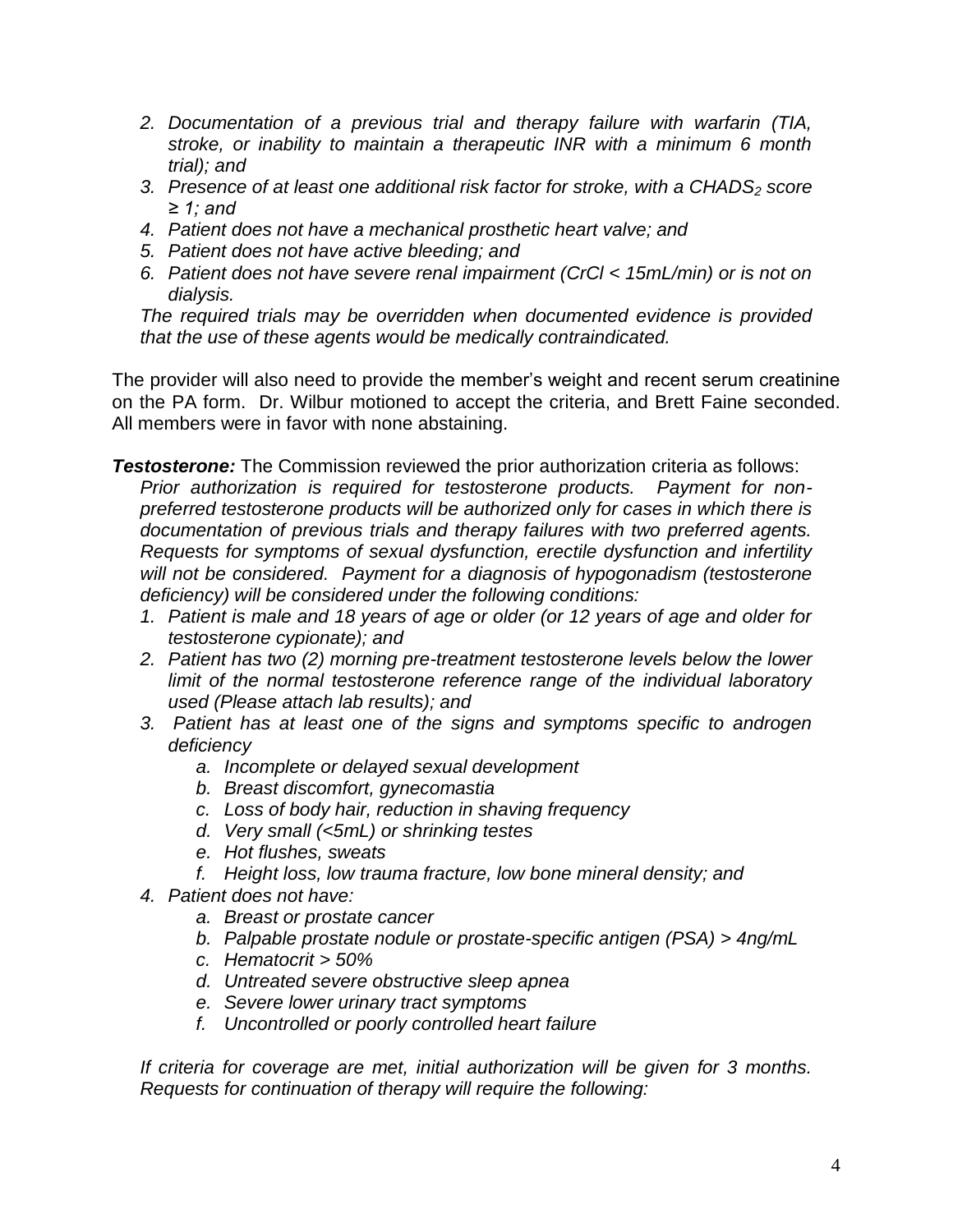- *1. An updated testosterone level (Please attach lab result); and*
- *2. Documentation of how the patient's specific symptoms have responded to therapy; and*
- *3. Documentation the patient has not experienced a hematocrit > 54% or an increase in PSA > 1.4ng/mL in the past 12 months.*

*Requests for FDA approved indications other than hypogonadism will not be subject to prior authorization criteria with adequate documentation of diagnosis.*

*The required trials may be overridden when documented evidence is provided that use of these agents would be medically contraindicated.*

As this was the second review of these criteria, no motion was necessary. The recommendation will be sent to the Department for consideration.

*Rivaroxaban (Xarelto):* The Commission reviewed the prior authorization criteria as follows:

*Prior authorization is required for rivaroxaban (Xarelto® ). Payment will be considered under the following conditions:*

- *1. Patient is 18 years of age or older; and*
- *2. Patient does not have a mechanical prosthetic heart valve; and*
- *3. Patient does not have active bleeding; and*
- *4. Patient is not pregnant; and*
- *5. Patient does not have severe renal impairment (CrCl < 15mL/min).*

# *Atrial Fibrillation*

- *Patient has a diagnosis of non-valvular atrial fibrillation; and*
- *Documentation of a previous trial and therapy failure with warfarin (TIA, stroke, or inability to maintain a therapeutic INR with a minimum 6 month trial); and*
- *Presence of at least one additional risk factor for stroke, with a CHADS<sup>2</sup> score ≥ 1.*
- *For a CrCl > 50mL/min a dose of 20mg once daily will be considered; or*
- *For a CrCl 15 to 50mL/min a dose of 15mg once daily will be considered.*

# *Treatment and Prevention of DVT or PE*

- *Documentation of a previous trial and therapy failure with warfarin (recurrent DVT, recurrent PE, TIA, stroke, or inability to maintain a therapeutic INR with a minimum 6 month trial); and*
- *Patient does not have a CrCl < 30mL/min; and*
- *Patient does not have significant liver disease (hepatitis or cirrhosis).*
- *For treatment of acute DVT or PE a dose of 15mg twice daily for 21 days followed by 20mg once daily for remaining treatment will be considered; or*
- *For prevention of DVT or PE a dose of 20mg once daily will be considered.*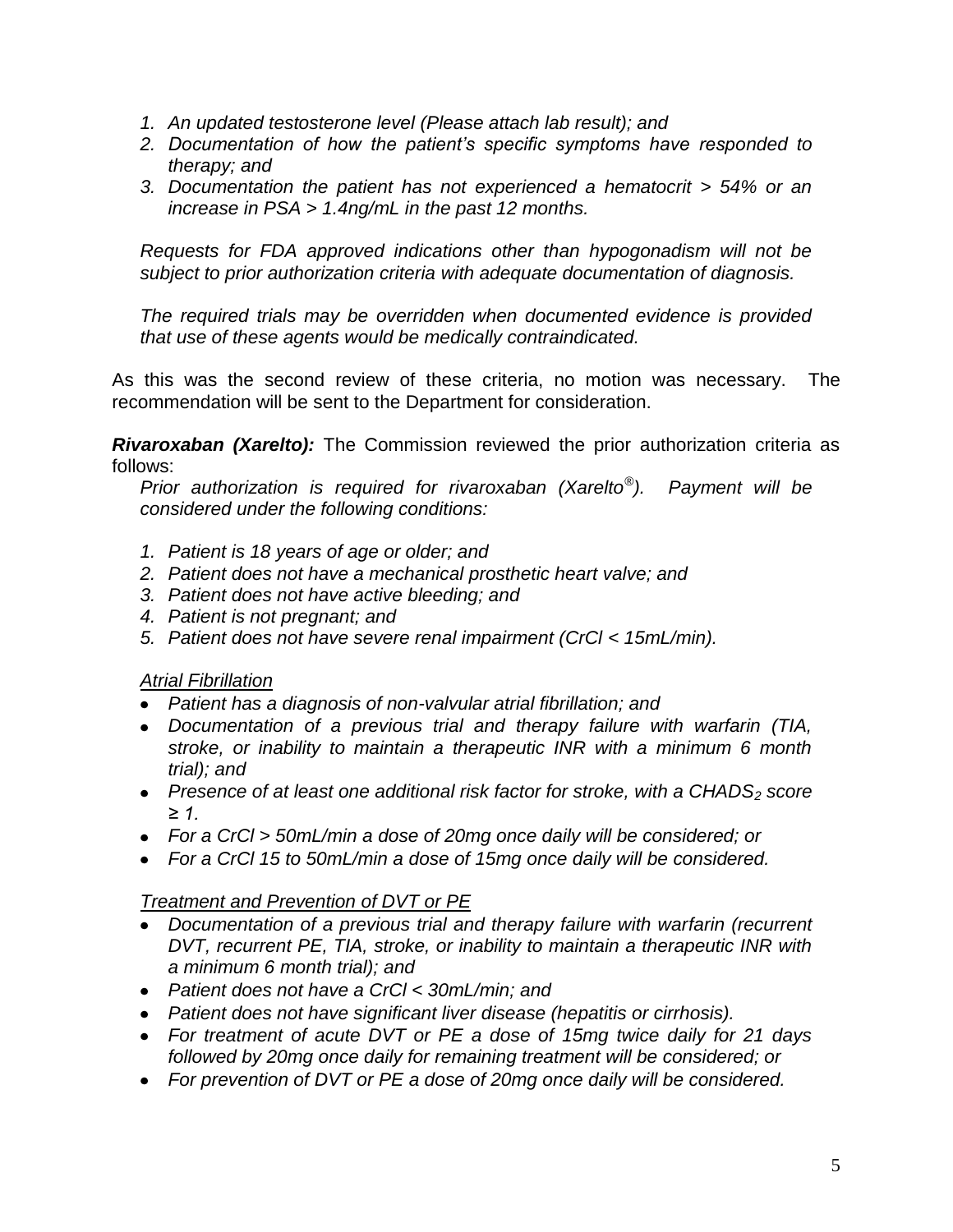*Prophylaxis of DVT following Hip or Knee Replacement*

- *Patient does not have a CrCl < 30mL/min; and*
- *Patient does not have significant liver disease (hepatitis or cirrhosis); and*
- *For patients undergoing hip replacement, patient is not undergoing staged bilateral total hip replacement.*
- *Requests will be approved for the following dosing:*
	- o *Hip replacement: 10mg daily for up to 35 days following hip replacement; or*
	- o *Knee replacement: 10mg daily for up to 12 days following knee replacement.*

*The required trials may be overridden when documented evidence is provided that the use of these agents would be medically contraindicated.*

As this was the second review of these criteria, no motion was necessary. The recommendation will be sent to the Department for consideration.

- **Ezetimibe (Zetia):** The Commission reviewed the prior authorization criteria as follows: *Prior authorization is required for ezetimibe and ezetimibe containing products. Requests for non-preferred ezetimibe combination products may only be considered after documented separate trials and therapy failures with the individual ingredients. Payment will be considered under the following conditions:*
	- *1. Patient is being treated for an elevated total cholesterol level; and/or*
	- *2. Patient is being treated for an elevated LDL-C level; and*
	- *3. Patient has not achieved goal with the use of two or more preferred HMG-CoA reductase inhibitors at a maximally tolerated dose for a minimum of three (3) consecutive months.*

*Initial authorizations will be approved for six months; additional prior authorizations will be considered on an individual basis after review of medical necessity and documented improvement in total cholesterol and/or LDL-C levels since the beginning of the initial prior authorization period.*

*The required trials may be overridden when documented evidence is provided that the use of these agents would be medically contraindicated.* 

As this was the second review of these criteria, no motion was necessary. The recommendation will be sent to the Department for consideration.

*Insulin, Pre-Filled Pens:* The Commission reviewed the prior authorization criteria as follows:

*Prior authorization is required for pre-filled insulin pens. Prior authorization for non-preferred insulin pens will be authorized only for cases in which there is documentation of previous trial and therapy failure with a preferred agent. Prior authorization is granted when documentation indicates:*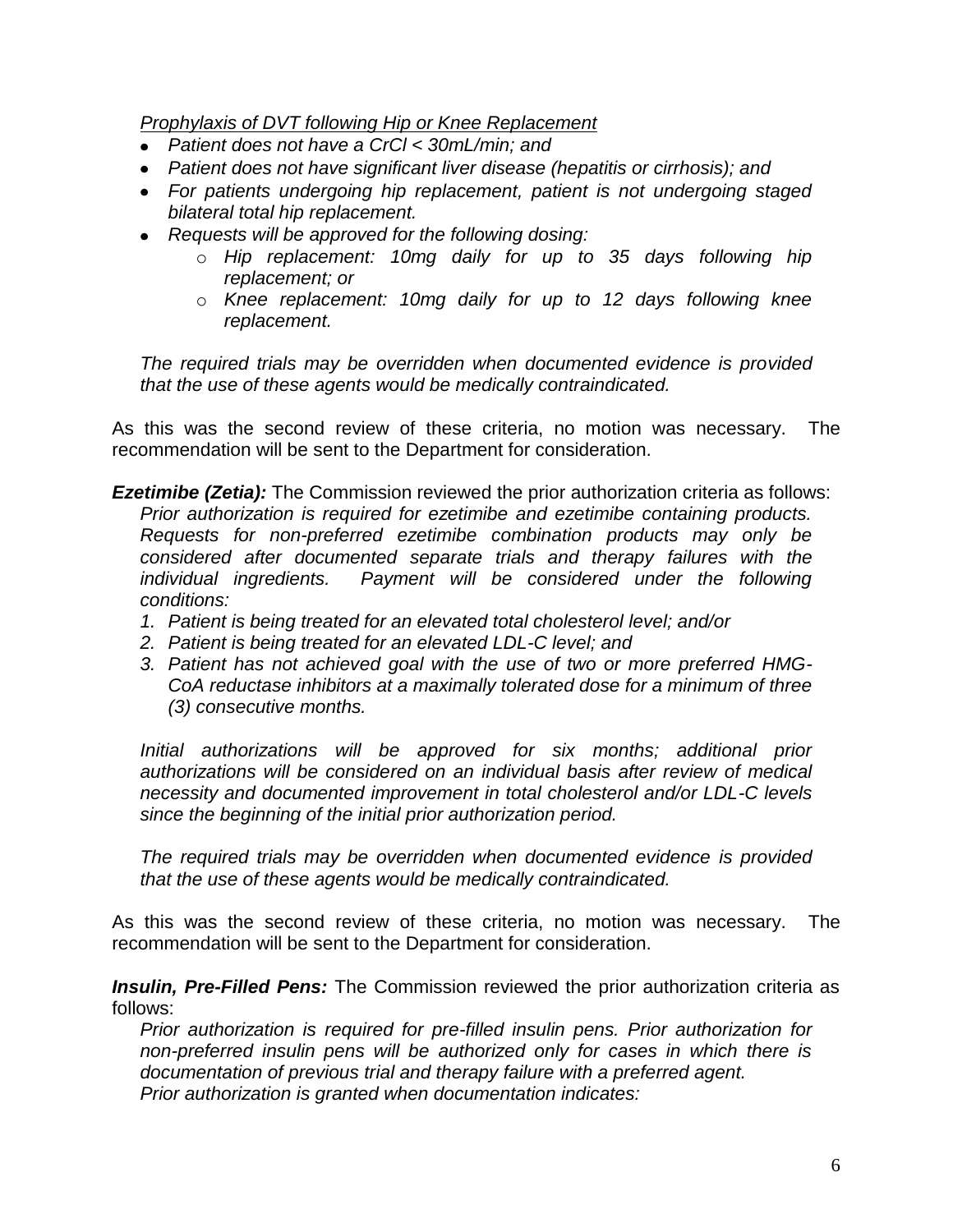- *1. The patient's visual or motor skills are impaired to such that they cannot accurately draw up their own insulin, and*
- *2. There is no caregiver available to provide assistance, and*
- *3. Patient does not reside in a long-term care facility.*

As this was the second review of these criteria, no motion was necessary. The recommendation will be sent to the Department for consideration.

#### **Public Comment**

Dr. Tim Starner from the University of Iowa spoke about Tobi Podhaler.

# **Focus Studies**

*Stimulant Use in Adults:* This was a follow-up discussion. One-hundred and sixtythree (163) of the 456 members identified changed therapy, for an annualized cost savings of \$200,412.75 (state and federal, pre-rebate) as a result of the 1,948 surveys sent out to prescribers and pharmacies. Six-hundred and ninety-two (692) (35.52%) of those surveys were returned.

*Second Generation Antipsychotic Use without Mental Health Diagnosis:* This was a follow-up discussion. Forty-four (44) of the 208 members identified changed therapy, for an annualized cost savings of \$54,408.72 (state and federal, pre-rebate) as a result of the 451 surveys sent out to prescribers and pharmacies. There were 189 (41.91%) surveys returned.

*Concurrent Second Generation Antipsychotics:* This was a follow-up discussion. Four-hundred and seventy (470) of the 735 members identified changed therapy, for an annualized cost savings of \$1,587,793.42 (state and federal, pre-rebate) as a result of the 1,714 surveys sent out to prescribers and pharmacies. There were 733 (42.77%) surveys returned.

*Ketoconazole Oral Tablets:* The Commission would like to make a recommendation to the P&T Committee to change the status of ketoconazole tablets to non-preferred on the PDL. Letters will be sent to the providers of the 68 members taking ketoconazole tablets outlining the details from the recent FDA Drug Safety Communication and asking if the patient would be a candidate to switch to a different oral antifungal medication. There will also be a DUR Digest article.

*Overutilization of Opiates and/or Tramadol:* Letters will be sent to the providers of the 38 members potentially exhibiting drug seeking behavior, suggesting they reference the PMP. These members will also be referred to the lock-in department, and an article about the PMP will appear in a future DUR Digest. Additionally, letters will be sent to the providers of the 245 members without cancer that appear to be overutilizing opioids and/or tramadol to ask if the patient could be better controlled with one opioid.

*Valproate Sodium & Related Products in Women of Childbearing Age:* Letters will